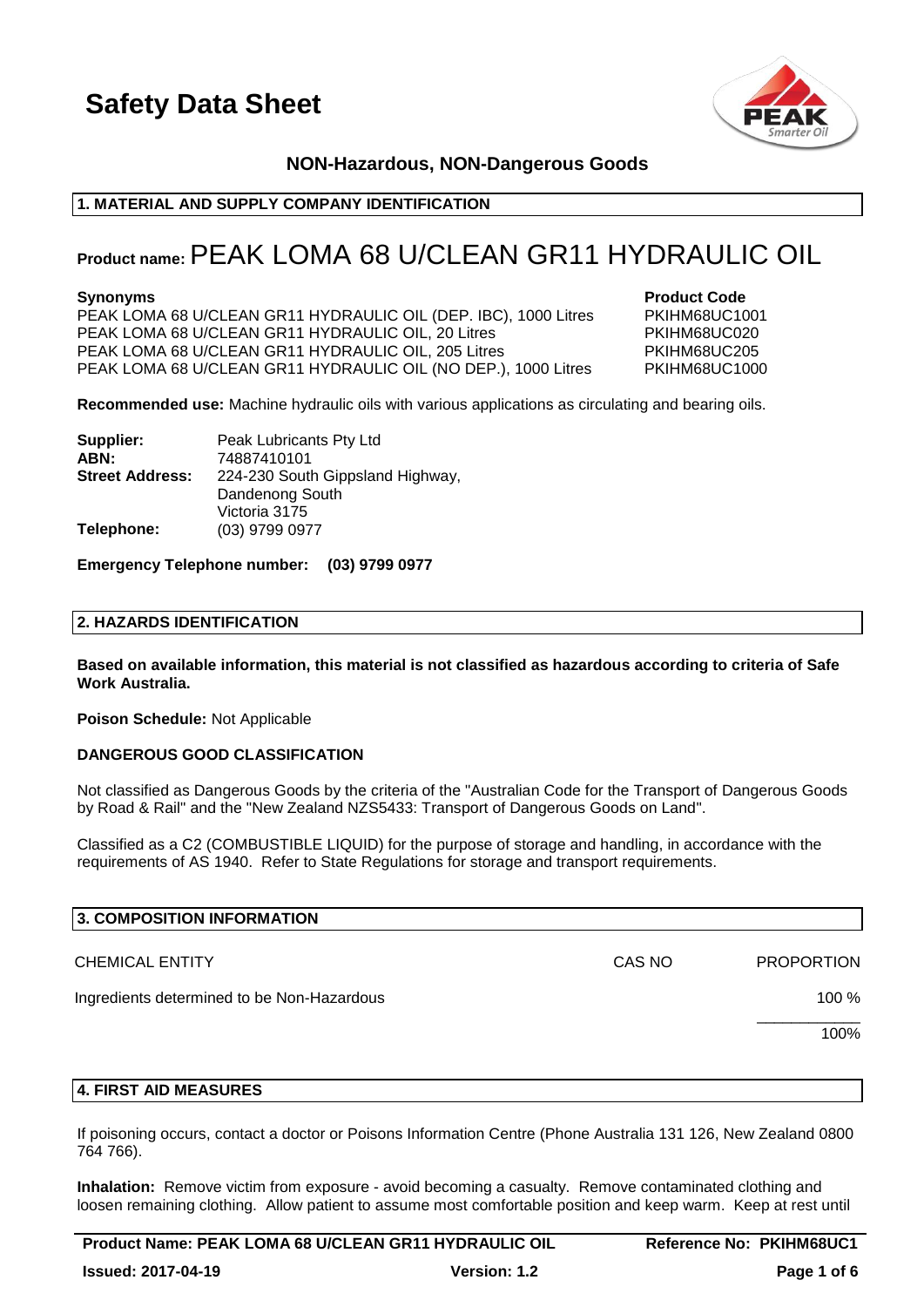

fully recovered. Seek medical advice if effects persist.

**Skin Contact:** If skin or hair contact occurs, remove contaminated clothing and flush skin and hair with running water. If swelling, redness, blistering or irritation occurs seek medical assistance.

**Eye contact:** If in eyes wash out immediately with water. In all cases of eye contamination it is a sensible precaution to seek medical advice.

**Ingestion:** Rinse mouth with water. If swallowed, do NOT induce vomiting. Give a glass of water to drink. Never give anything by the mouth to an unconscious patient. If vomiting occurs give further water. Seek medical advice.

**PPE for First Aiders:** Wear safety shoes, overalls, gloves, safety glasses. Available information suggests that gloves made from nitrile rubber should be suitable for intermittent contact. However, due to variations in glove construction and local conditions, the user should make a final assessment. Always wash hands before smoking, eating, drinking or using the toilet. Wash contaminated clothing and other protective equipment before storing or re-using.

**Notes to physician:** Treat symptomatically.

### **5. FIRE FIGHTING MEASURES**

**Hazchem Code:** Not applicable.

**Suitable extinguishing media:** If material is involved in a fire use water fog (or if unavailable fine water spray), alcohol resistant foam, standard foam, dry agent (carbon dioxide, dry chemical powder).

**Specific hazards:** Combustible liquid.

**Fire fighting further advice:** On burning or decomposing may emit toxic fumes. Fire fighters to wear selfcontained breathing apparatus and suitable protective clothing if risk of exposure to vapour or products of combustion or decomposition.

### **6. ACCIDENTAL RELEASE MEASURES**

#### **SMALL SPILLS**

Wear protective equipment to prevent skin and eye contamination. Avoid inhalation of vapours or dust. Wipe up with absorbent (clean rag or paper towels). Collect and seal in properly labelled containers or drums for disposal.

### **LARGE SPILLS**

Clear area of all unprotected personnel. Slippery when spilt. Avoid accidents, clean up immediately. Wear protective equipment to prevent skin and eye contamination and the inhalation of vapours. Work up wind or increase ventilation. Contain - prevent run off into drains and waterways. Use absorbent (soil, sand or other inert material). Collect and seal in properly labelled containers or drums for disposal. If contamination of crops, sewers or waterways has occurred advise local emergency services.

#### **Dangerous Goods - Initial Emergency Response Guide No:** Not applicable

### **7. HANDLING AND STORAGE**

**Handling:** Avoid eye contact and repeated or prolonged skin contact. Avoid inhalation of vapour, mist or aerosols.

**Storage:** Store in a cool, dry, well-ventilated place and out of direct sunlight. Store away from foodstuffs. Store away from incompatible materials described in Section 10. Store away from sources of heat and/or ignition.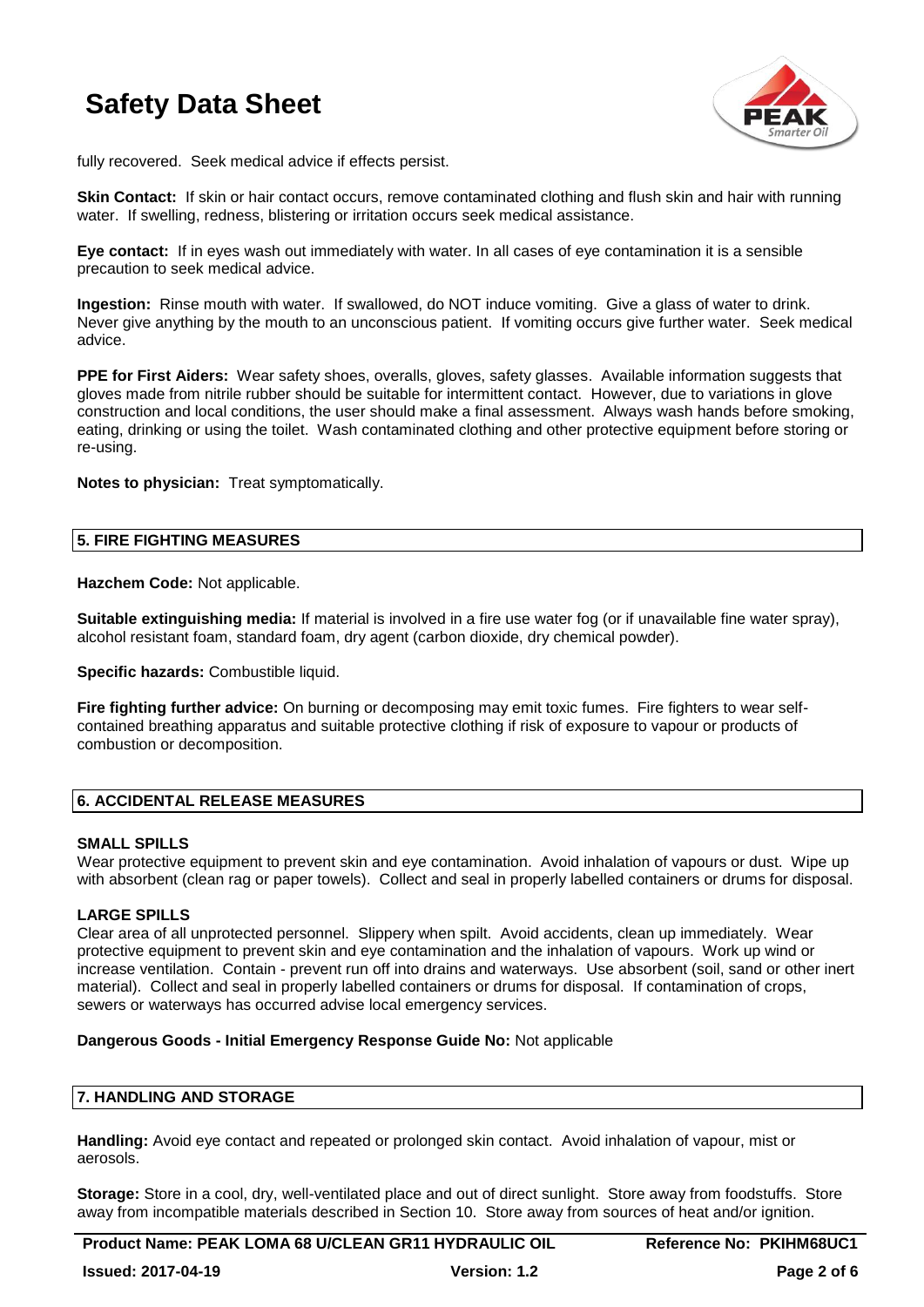

Keep container standing upright. Keep containers closed when not in use - check regularly for leaks.

Classified as a C2 (COMBUSTIBLE LIQUID) for the purpose of storage and handling, in accordance with the requirements of AS 1940. Refer to State Regulations for storage and transport requirements.

### **8. EXPOSURE CONTROLS / PERSONAL PROTECTION**

**National occupational exposure limits:** No value assigned for this specific material by Safe Work Australia.

**Biological Limit Values:** As per the "National Model Regulations for the Control of Workplace Hazardous Substances (Safe Work Australia)" the ingredients in this material do not have a Biological Limit Allocated.

**Engineering Measures:** Natural ventilation should be adequate under normal use conditions.

**Personal Protection Equipment:** SAFETY SHOES, OVERALLS, GLOVES, SAFETY GLASSES.

Personal protective equipment (PPE) must be suitable for the nature of the work and any hazard associated with the work as identified by the risk assessment conducted.

Wear safety shoes, overalls, gloves, safety glasses. Available information suggests that gloves made from nitrile rubber should be suitable for intermittent contact. However, due to variations in glove construction and local conditions, the user should make a final assessment. Always wash hands before smoking, eating, drinking or using the toilet. Wash contaminated clothing and other protective equipment before storing or re-using.

**Hygiene measures:** Keep away from food, drink and animal feeding stuffs. When using do not eat, drink or smoke. Wash hands prior to eating, drinking or smoking. Avoid contact with clothing. Avoid eye contact and repeated or prolonged skin contact. Avoid inhalation of vapour, mist or aerosols. Ensure that eyewash stations and safety showers are close to the workstation location.

### **9. PHYSICAL AND CHEMICAL PROPERTIES**

| Form:<br>Colour:<br>Odour:                                                                                                                                                                                                                                                                                                                | Liquid<br>N Av<br>Characterisitc |                                                                                                                                |
|-------------------------------------------------------------------------------------------------------------------------------------------------------------------------------------------------------------------------------------------------------------------------------------------------------------------------------------------|----------------------------------|--------------------------------------------------------------------------------------------------------------------------------|
| Solubility:<br><b>Specific Gravity:</b><br>Density:<br><b>Relative Vapour Density (air=1):</b><br>Vapour Pressure (20 °C):<br>Flash Point (°C):<br>Flammability Limits (%):<br><b>Autoignition Temperature (°C):</b><br>Melting Point/Range (°C):<br><b>Boiling Point/Range (°C):</b><br>pH:<br><b>Viscosity:</b><br>Total VOC (g/Litre): |                                  | N Av<br>N Av<br>0.8690 g/mL $@$ 15°C<br>N Av<br>N Av<br>> 210<br>N Av<br>N Av<br>N Av<br>N Av<br>N Av<br>68 cSt @ 40°C<br>N Av |

(Typical values only - consult specification sheet)  $N Av = Not available, N App = Not applicable$ 

### **10. STABILITY AND REACTIVITY**

**Chemical stability:** This material is thermally stable when stored and used as directed.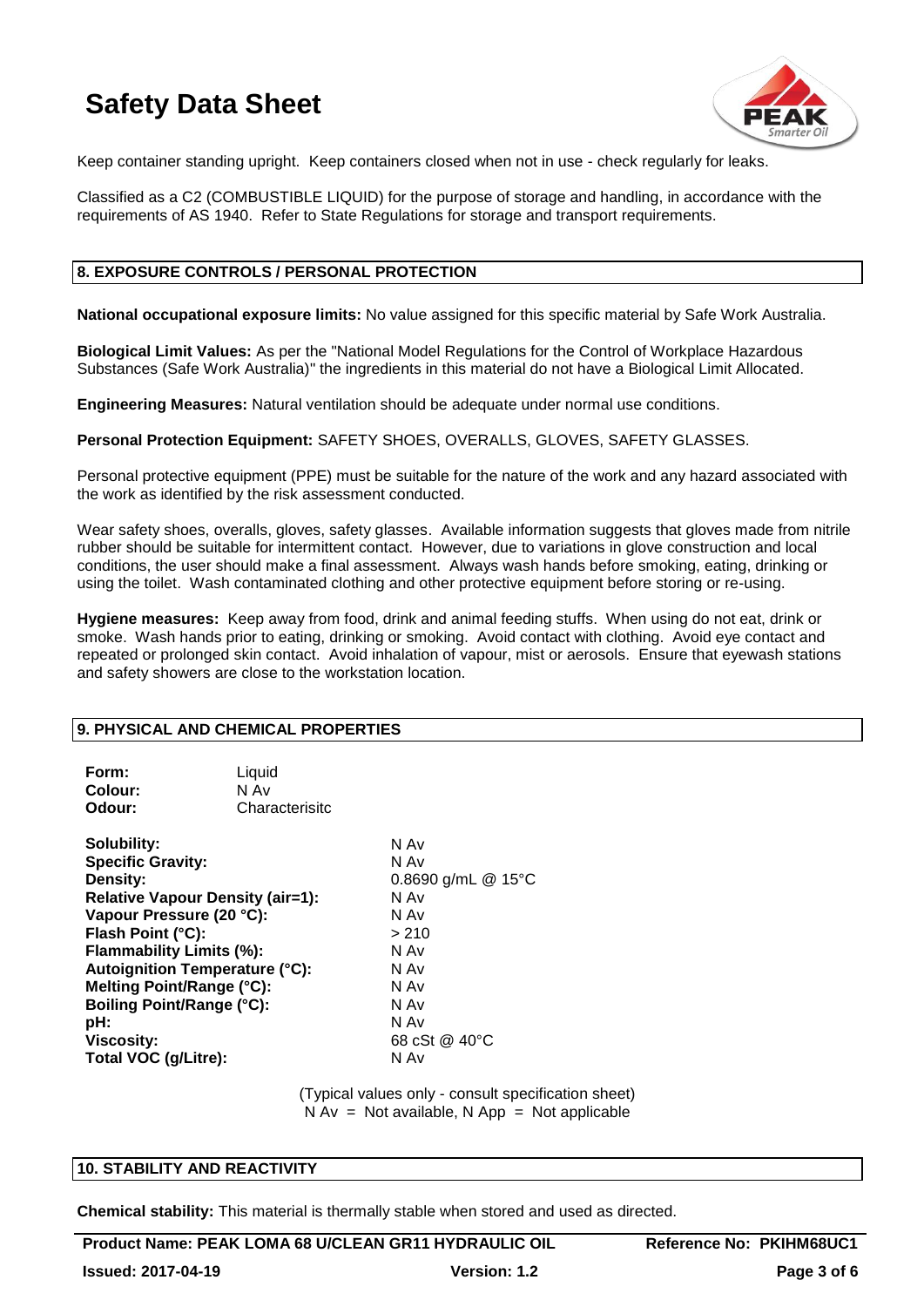

**Conditions to avoid:** Elevated temperatures and sources of ignition.

**Incompatible materials:** Oxidising agents.

**Hazardous decomposition products:** Oxides of carbon and nitrogen, smoke and other toxic fumes.

**Hazardous reactions:** No known hazardous reactions.

### **11. TOXICOLOGICAL INFORMATION**

No adverse health effects expected if the product is handled in accordance with this Safety Data Sheet and the product label. Symptoms or effects that may arise if the product is mishandled and overexposure occurs are:

### **Acute Effects**

**Inhalation:** Material may be an irritant to mucous membranes and respiratory tract.

**Skin contact:** Contact with skin may result in irritation.

**Ingestion:** Swallowing can result in nausea, vomiting and irritation of the gastrointestinal tract.

**Eye contact:** May be an eye irritant.

### **Acute toxicity**

**Inhalation:** This material has been classified as non-hazardous. Acute toxicity estimate (based on ingredients): LC50 > 20.0 mg/L for vapours or LC50 > 5.0 mg/L for dust and mist or LC50 > 20,000 ppm for gas

**Skin contact:** This material has been classified as non-hazardous. Acute toxicity estimate (based on ingredients): >2,000 mg/Kg bw

**Ingestion:** This material has been classified as non-hazardous. Acute toxicity estimate (based on ingredients): >2,000 mg/Kg bw

**Corrosion/Irritancy:** Eye: this material has been classified as not corrosive or irritating to eyes. Skin: this material has been classified as not corrosive or irritating to skin.

**Sensitisation:** Inhalation: this material has been classified as not a respiratory sensitiser. Skin: this material has been classified as not a skin sensitiser.

**Aspiration hazard:** This material has been classified as non-hazardous.

**Specific target organ toxicity (single exposure):** This material has been classified as non-hazardous.

### **Chronic Toxicity**

**Mutagenicity:** This material has been classified as non-hazardous.

**Carcinogenicity:** This material has been classified as non-hazardous.

**Reproductive toxicity (including via lactation):** This material has been classified as non-hazardous.

**Specific target organ toxicity (repeat exposure):** This material has been classified as non-hazardous.

### **12. ECOLOGICAL INFORMATION**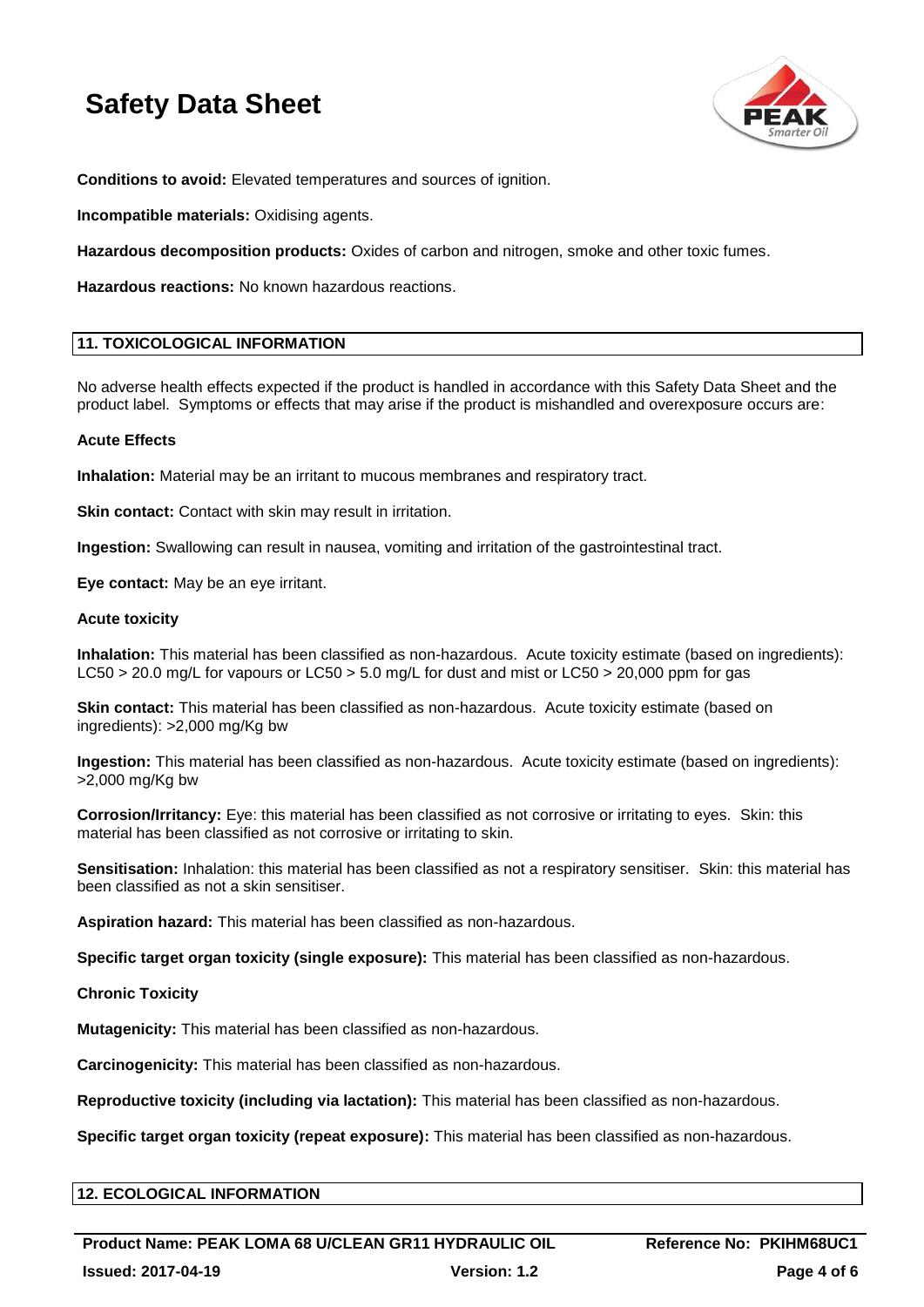

Avoid contaminating waterways.

**Acute aquatic hazard:** This material has been classified as non-hazardous. Acute toxicity estimate (based on ingredients): >100 mg/L

**Long-term aquatic hazard:** This material has been classified as non-hazardous. Non-rapidly or rapidly degradable substance for which there are adequate chronic toxicity data available OR in the absence of chronic toxicity data, Acute toxicity estimate (based on ingredients): >100 mg/L, where the substance is not rapidly degradable and/or BCF  $<$  500 and/or log  $K_{ow}$   $<$  4.

**Ecotoxicity:** No information available.

**Persistence and degradability:** No information available.

**Bioaccumulative potential:** No information available.

**Mobility:** No information available.

### **13. DISPOSAL CONSIDERATIONS**

Persons conducting disposal, recycling or reclamation activities should ensure that appropriate personal protection equipment is used, see "Section 8. Exposure Controls and Personal Protection" of this SDS.

If possible material and its container should be recycled. If material or container cannot be recycled, dispose in accordance with local, regional, national and international Regulations.

#### **14. TRANSPORT INFORMATION**

#### **ROAD AND RAIL TRANSPORT**

Not classified as Dangerous Goods by the criteria of the "Australian Code for the Transport of Dangerous Goods by Road & Rail" and the "New Zealand NZS5433: Transport of Dangerous Goods on Land".

### **MARINE TRANSPORT**

Not classified as Dangerous Goods by the criteria of the International Maritime Dangerous Goods Code (IMDG Code) for transport by sea.

### **AIR TRANSPORT**

Not classified as Dangerous Goods by the criteria of the International Air Transport Association (IATA) Dangerous Goods Regulations for transport by air.

### **15. REGULATORY INFORMATION**

### **This material is not subject to the following international agreements:**

Montreal Protocol (Ozone depleting substances) The Stockholm Convention (Persistent Organic Pollutants) The Rotterdam Convention (Prior Informed Consent) Basel Convention (Hazardous Waste) International Convention for the Prevention of Pollution from Ships (MARPOL)

### **This material/constituent(s) is covered by the following requirements:**

• All components of this product are listed on or exempt from the Australian Inventory of Chemical Substances (AICS).

• All components of this product are listed on or exempt from the New Zealand Inventory of Chemical (NZIoC).